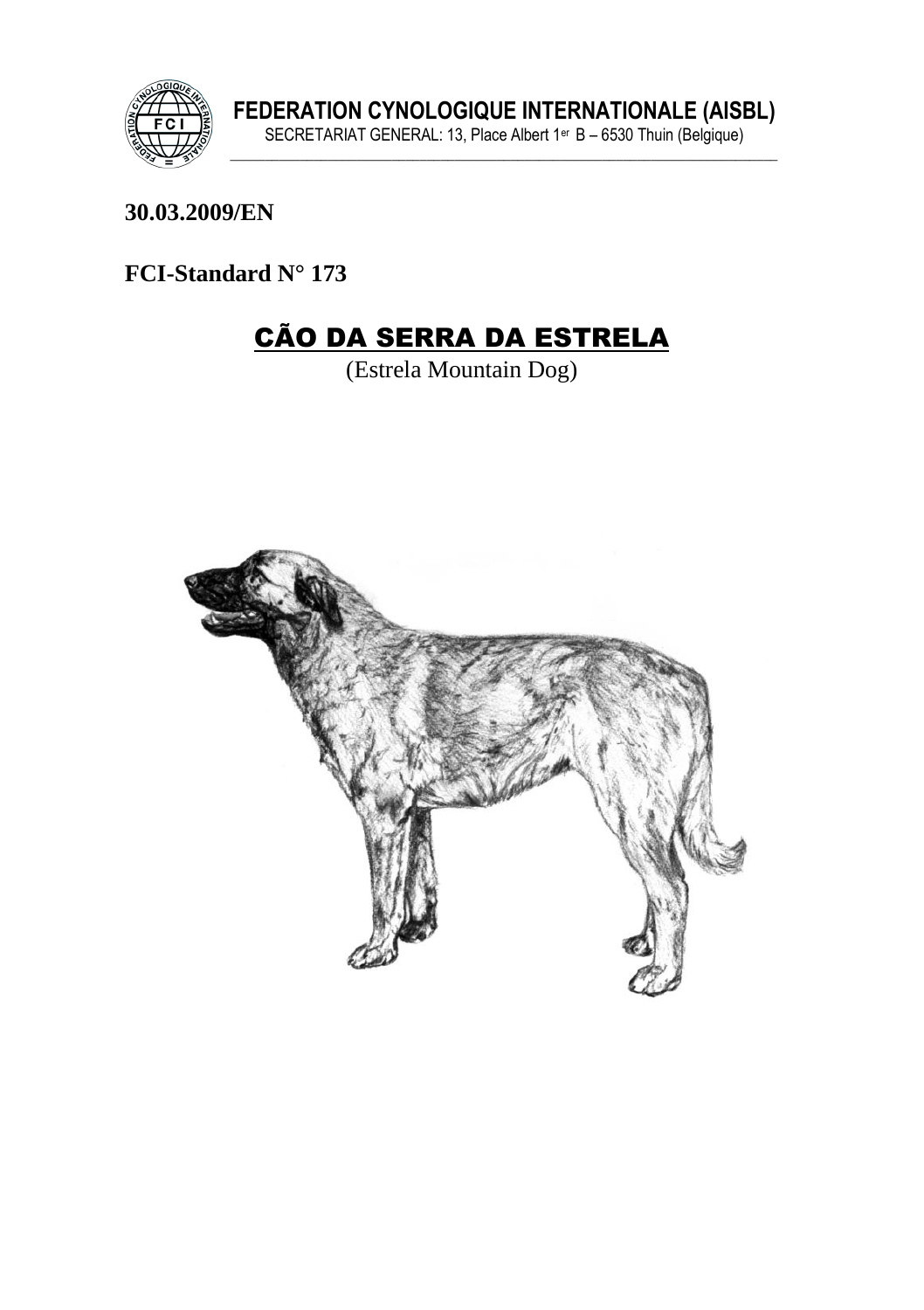**TRANSLATION**: Portuguese Kennel Club. Revised by Jennifer Mulholland, Raymond Triquet and Renée Sporre-Willes. Official language (EN).

**ORIGIN**: Portugal.

## **DATE OF PUBLICATION OF THE OFFICIAL VALID STANDARD** 04.11.2008.

**UTILIZATION**: A livestock guarding dog, watch dog and companion dog; also used for draught work.

| <b>FCI-CLASSIFICATION:</b> |                        |  | Group 2 Pinscher and Schnauzer, |
|----------------------------|------------------------|--|---------------------------------|
|                            |                        |  | Molossoid breeds, Swiss         |
|                            |                        |  | Mountain and Cattle             |
|                            |                        |  | Dogs.                           |
|                            |                        |  | Section 2.2 Molossoid breeds,   |
|                            |                        |  | Mountain type.                  |
|                            | Without working trial. |  |                                 |

**BRIEF HISTORICAL SUMMARY:** Since remote times, this dog has developed and settled in the Estrela Mountains area, its true origin being lost in time. Nevertheless, it can be considered one of the most ancient breeds in the Iberian Peninsula. It can be found from the foot of the mountains to the summit (approximately 2000 m), mainly in the summer, after the snow has melted, when the green pastures are much sought after by the herds, because the excessive heat has dried the grass on the lowlands. The progressive recognition of its aptitudes has led to its diffusion throughout the world since the second half of the 20<sup>th</sup> century.

**GENERAL APPEARANCE**: Large, mastiff-type molossoid dog. There are two varieties of coat: long and short. Rustic, substantial, with brisk gait and an impressive attitude.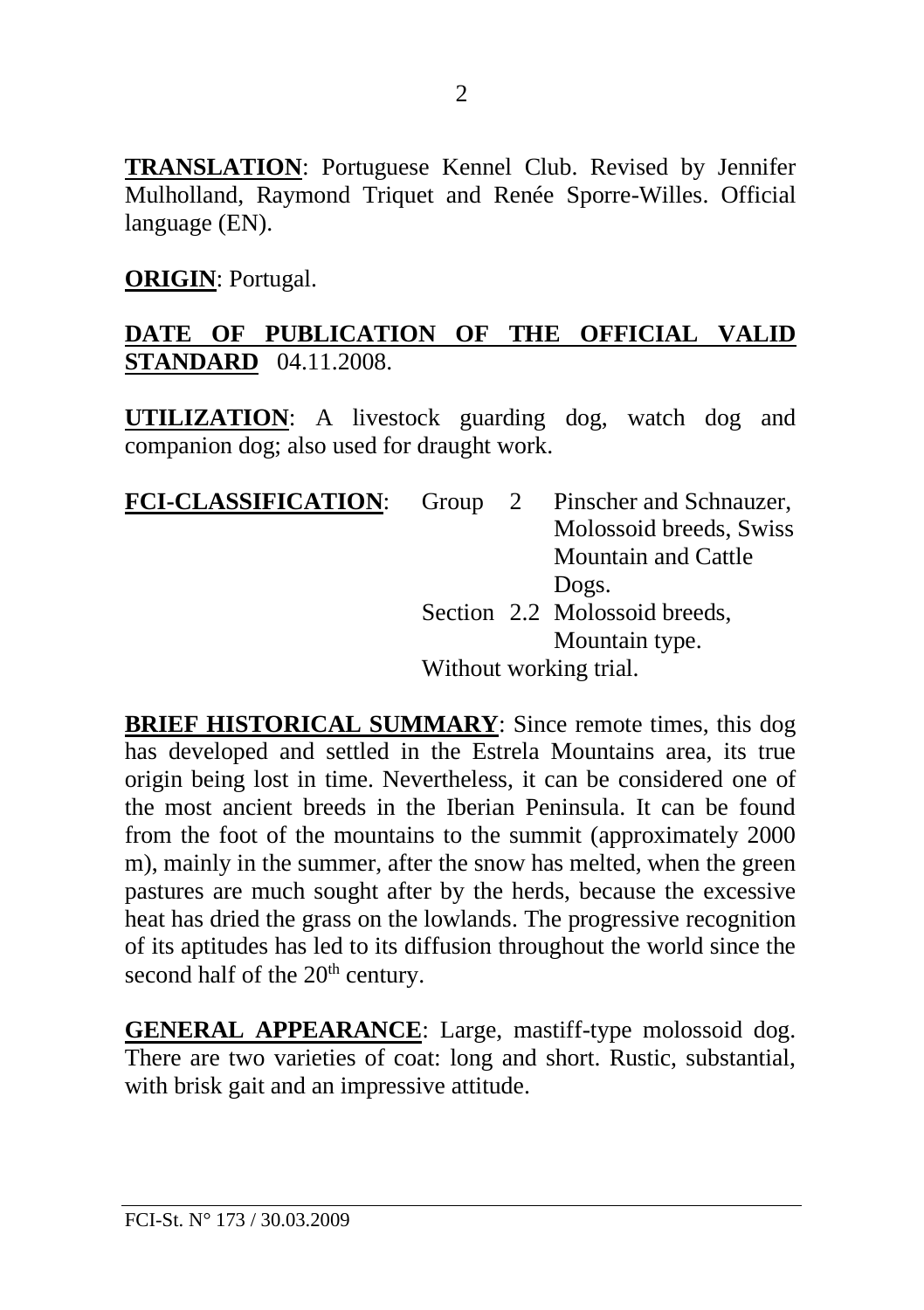The breed has a lively, calm, and expressive look; it is well proportioned; well made with harmonious appearance, which is traditionally how the breed has been recognised since a long time.

**IMPORTANT PROPORTIONS**: Moderately long (sublongilinear), tending to mediolinear. The depth of the chest is less than half the height at withers. The muzzle and skull should be approximately the same length; if not, the skull should be slightly longer.

**BEHAVIOUR/TEMPERAMENT:** Inseparable companion of the shepherd and faithful flock guardian, bravely protecting it against predators and thieves. Wonderful farm and house guard, distrustful towards strangers and typically docile to its master.

**HEAD**: Strong, voluminous, and long and slightly convex seen in profile. Well inserted and in good proportion to the body, with the skull in proportion to the foreface; all parts in perfect harmony. Smooth skin on the skull and cheeks.

## CRANIAL REGION:

Skull: Well developed, rounded, with slightly divergent longitudinal superior cranium-facial axes, convex profile, slightly developed superciliary arches with slightly apparent frontal furrow, occipital protuberance not prominent.

Stop: Only slightly marked and at approximately equal distance to the tip of the nose and the occipital protuberance.

## FACIAL REGION:

Nose: Straight and in line with nosebridge; well opened nostrils; large and black.

Muzzle: Long, tapering to the tip, without being pointed; tends to be straight but very slightly convex at the tip.

Lips: Well developed but not thick, well overlapping, not pendulous; mucous membrane of mouth, palate and edges of lips with intense black pigmentation.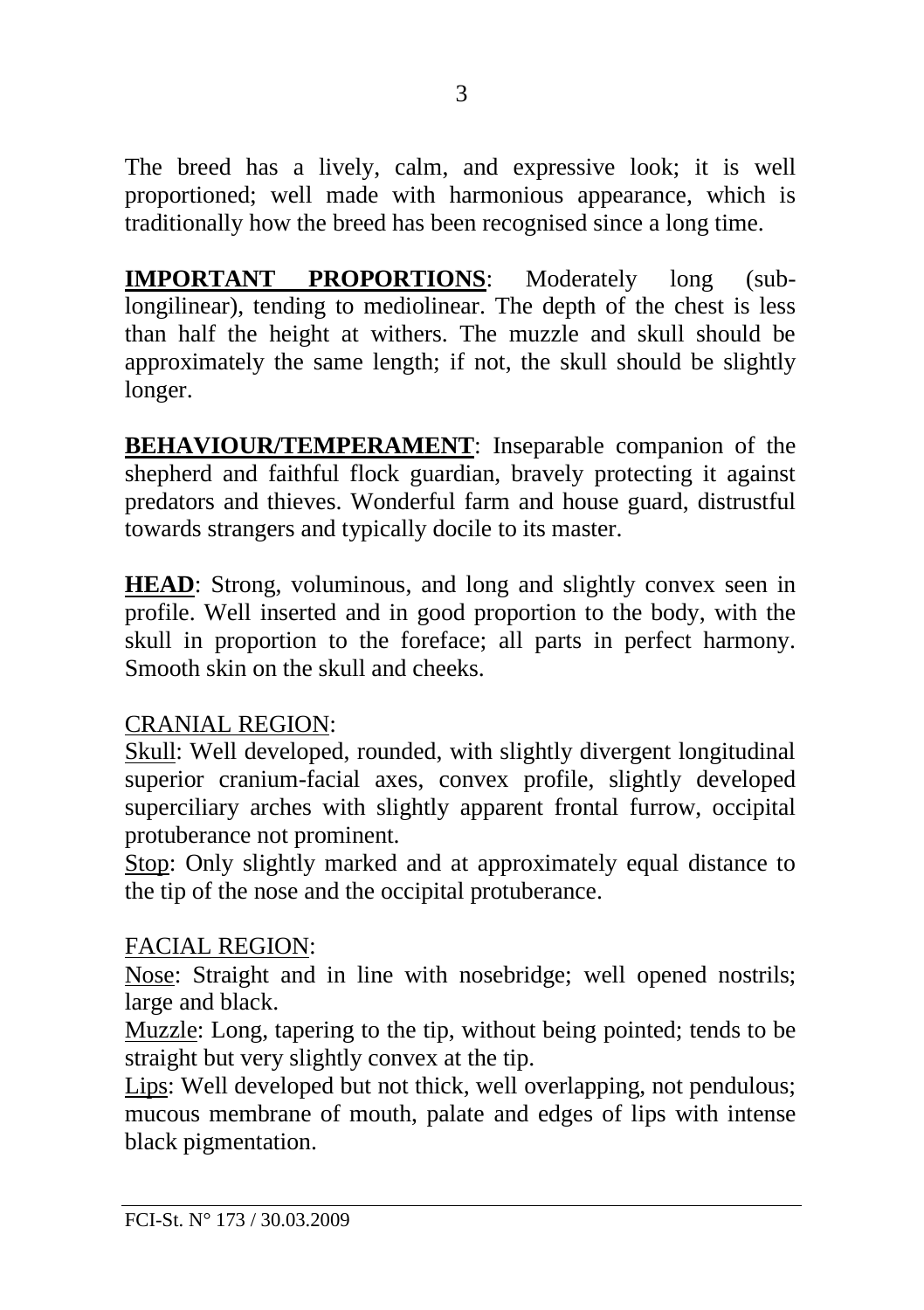Jaws/Teeth: Clean cut mouth with well-developed jaws; full dentition with strong, white, well implanted and close-fitting teeth, preferably with scissors bite, pincer bite acceptable.

**EYES**: Medium sized, tending to small, oval shaped, level set, equal in size and well open, with a keen and calm expression; preferably dark amber in colour. Close fitting lids with black rims. Eyebrows slightly apparent.

**EARS**: Set on at medium height; hanging, carried falling backwards and laterally against the side of the head, with inner edge visible (so called rose-ear); thin, triangular, rounded at the tip; small in comparison to the body.

**NECK**: Short, straight, and thick; well set and well connected into the shoulders; with a slight dewlap, not exaggerated.

#### **BODY**:

Topline: Straight. Almost level.

Back: Preferably short, well muscled.

Loin: Short; broad; well-muscled; well connected to the croup.

Croup: Slightly sloping; short, broad, and muscled. Height at croup should be equal or slightly superior to the height at the withers.

Chest: Broad; deep; well sprung without being cylindrical; well let down to the elbow or slightly below it.

Underline and belly: The underline should rise gradually but smoothly from sternum to the groin; belly not too wide, in proportion to the animal's substance and harmoniously connected to the body.

**TAIL**: Set on at medium height; long; thick; carried below the horizontal, scimitar-shaped, with a hook at the end.

At rest it hangs naturally between the thighs, reaching at least the hock; when excited and in motion, the tail rises above the horizontal, curving upward and forward, sideways, and downward, without being carried over the croup. It should be well furnished with hair and feathered in the long-haired variety.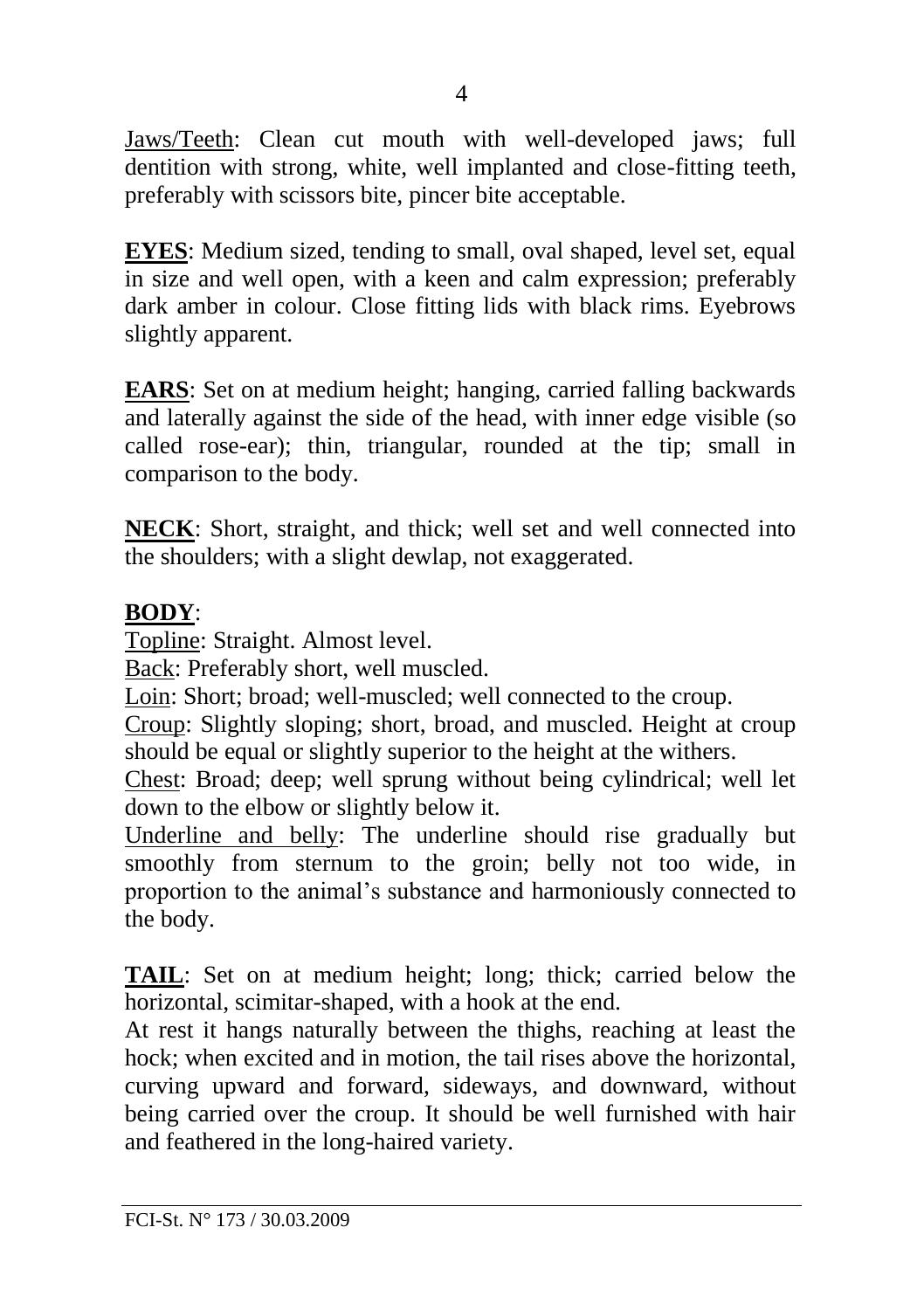# **LIMBS**

## FOREQUARTERS:

General appearance: Upright with strong bone and thick joints, moderately open angulation, with easy movement.

Forearms: Straight, parallel, long, with strong bone and almost cylindrical in shape.

Forefeet: Proportioned, neither too round nor too long, between cat and hare feet (not splayed); thick, tight toes with abundant hair between toes and pads; dark nails, preferably black, well developed; pads thick and hard.

#### HINDQUARTERS:

General appearance: Upright, strong bone with thick joints, moderately open angles, with easy movement.

Hock: Slightly let down; moderately open, neither turned in nor out. Metatarsus (rear pastern): Vertical, almost cylindrical. Possible presence of single or double dewclaws.

Hind feet: Identical to the forefeet.

#### **GAIT/MOVEMENT**: Sound and easy movement.

## **COAT**

Hair: Strong, very abundant, slightly coarse, without excessive harshness, the texture is similar to goat hair.

The undercoat is composed of fine hair, short, abundant and entangled, normally lighter in colour than the outer coat.

- Long-haired variety: Straight or slightly wavy topcoat, uneven in some areas. It is shorter and denser on the limbs, below the elbows and hocks, as well as on the head; on the ears, it becomes gradually shorter from the base to the tip, becoming thinner and softer. It is longer on the tail, which is bushy, thick and feathered, around the neck and throat and on the buttocks, which are abundantly feathered, as well as the back side of the forearms.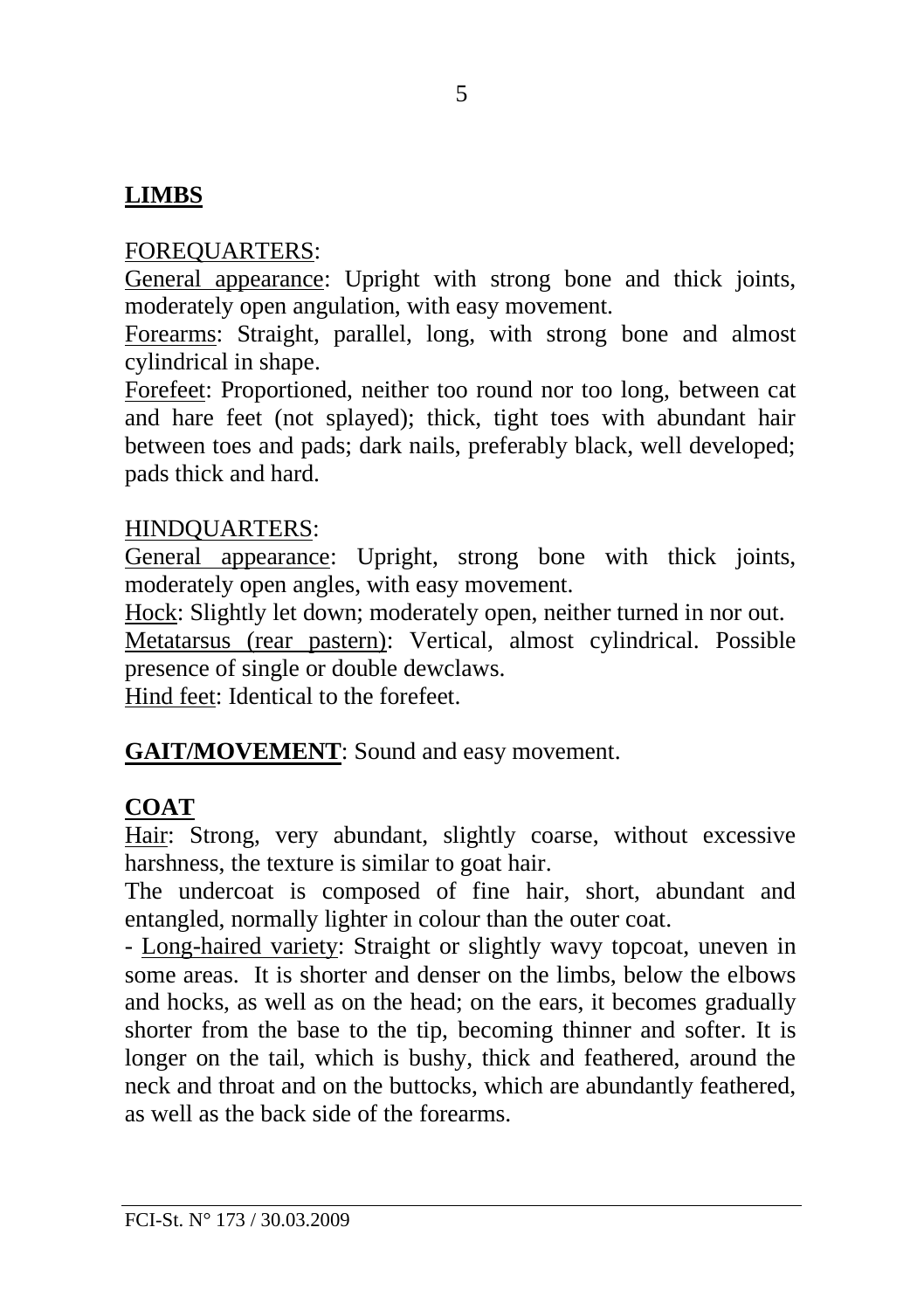- Short-haired variety: Short hair, evenly distributed over the body, slightly shorter on the head and limbs, without feathering.

## Colour:

The following colours are accepted and considered typical:

- Solid: yellow, fawn and grey in all ranges of colour intensity; - Wolf Grey: fawn, yellow and grey tones, commonly in lighter and darker shades.

- Brindle: Fawn, yellow or grey base colour with blackish brindling. In the cranium-facial area, a dark coloured mask is typical.

White markings are admitted only at the extremities of fore- and hind feet and on a small extension on the lower region of neck and chest.

## **HEIGHT AND WEIGHT**:

Height at the withers:

Males:  $65-73$  cm. Females:  $62-69$  cm. Tolerance:  $\pm 2$  cm.

Weight:

Males: 45-60 Kg. Females: 35-45 Kg.

**FAULTS**: Any departure from the foregoing points should be considered a fault and the seriousness with which the fault should be regarded should be in exact proportion to its degree and its effect on the health and welfare of the dog.

- Appearance: General bad appearance, thinness, or obesity.
- Height: Outside the limits set by the standard, but within 2 cm tolerance at the upper limit.
- Head: Narrow, long and pointed.
- Eyes: Light coloured.
- Ears: Incorrectly set, too long, thick or rounded tips. Hanging completely flat.
- Tail: Carried over the back. Absence of hook.
- Colour: Absence of dark mask.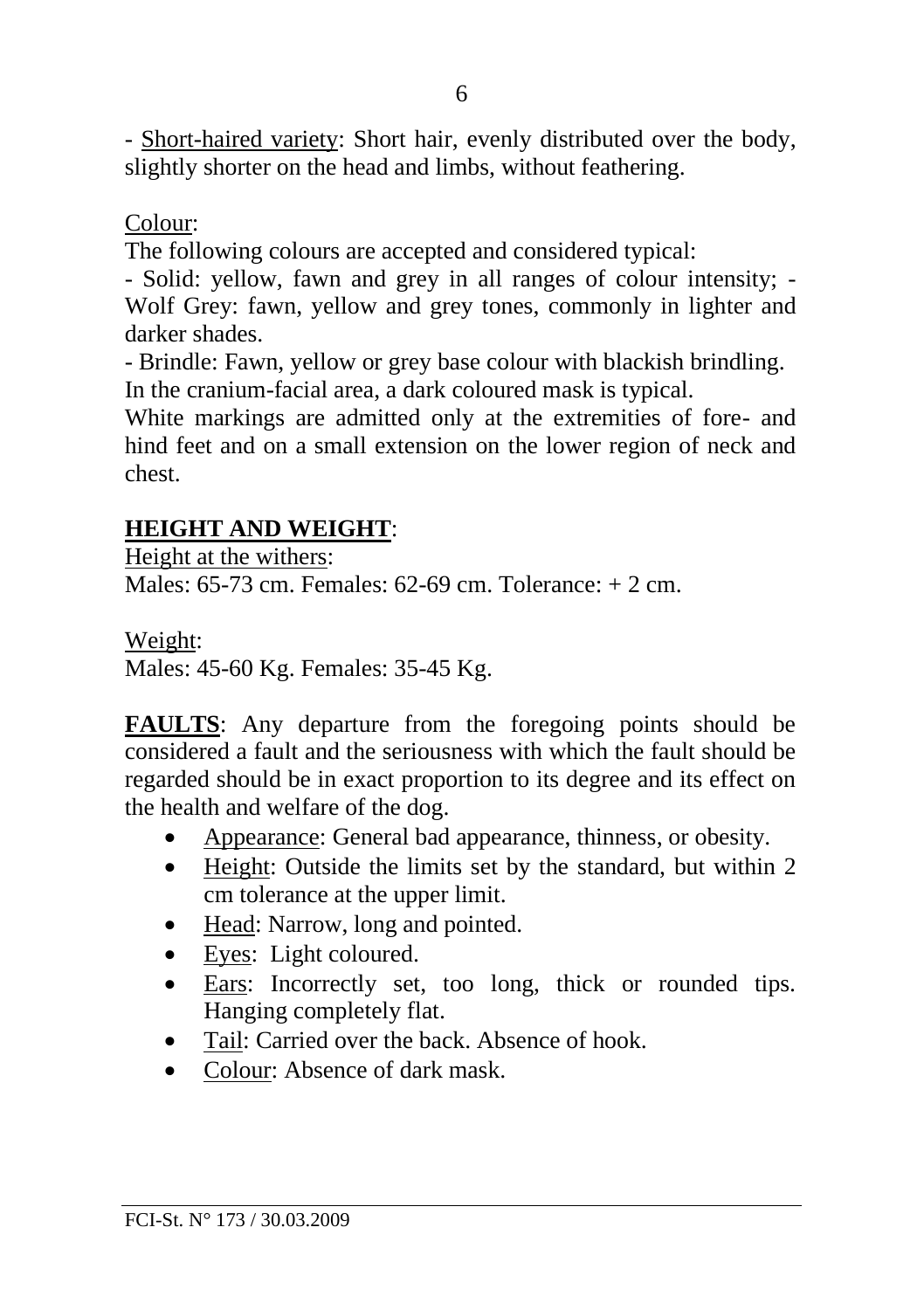## **SEVERE FAULTS**:

- Behaviour: Animals showing nervous unbalance with signs of shyness.
- Nose: Pale coloured nostrils, partly unpigmented nose.
- Ears: Cropped.
- Tail: Docked or rudimentary.
- Coat: Hair somewhat different from the described type.
- Height:

Males: Under 65 cm or over 75 cm.

Females: Under 62 cm or over 71 cm

## **DISQUALIFYING FAULTS**:

- Aggressive or overly shy dogs.
- Any dog clearly showing physical or behavioural abnormalities.
- Type: Atypical.
- Head: Very narrow, very long and very pointed completely lacking molossoid type.
- Jaws: Undershot or overshot.
- Eyes: Wall eyes or difference in size.
- Tail: Anurous.
- Coat: Hair completely atypical.
- Colour: Any colour not mentioned in the standard. Albinism.

## **N.B.**:

- Male animals should have two apparently normal testicles fully descended into the scrotum.
- Only functionally and clinically healthy dogs, with breed typical conformation should be used for breeding.